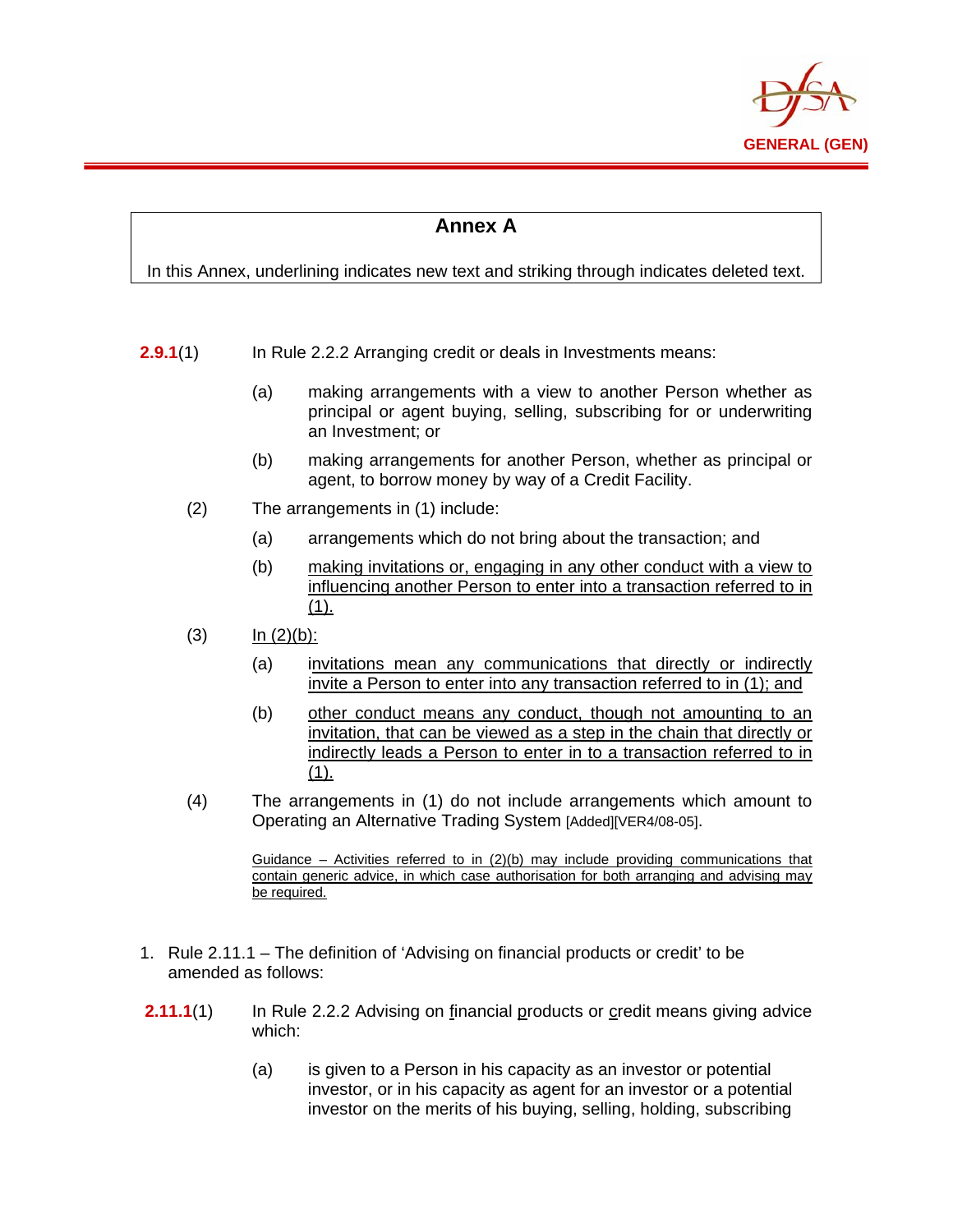

for or underwriting a particular financial product (whether as principal or agent); or

- (b) is given to a Person in his capacity as a borrower or potential borrower or as agent for a borrower or potential borrower on the merits of his entering into a particular Credit Facility; or
- (c) constitutes generic advice.

l,

- (2) Advice in (1)(a) and (b) includes a statement, opinion or report:
	- (a) where the intention is to influence a Person, in making a decision, to select a particular financial product or an interest in a particular financial product or to enter into a particular Credit Facility; or
	- (b) which could reasonably be regarded as being intended to have such an influence.
- (3) In  $(1)(c)$ , 'generic advice' means any communication, subject to  $(4)$ , that:
	- (a) contains information about a particular financial product or Credit Facility; and
	- (b) could reasonably be regarded as being intended to influence a **Person** when making a decision relating to any financial product or Credit Facility to which the communication relates,

although the communication does not contain any advice on the merits of that Particular person entering into a transaction to buy, sell, hold, subscribe for or underwrite those financial products or enter into a particular Credit Facility, whether as principal or agent.

(4) Any communication which contains generic advice where issued by or on behalf of a government or government entity does not constitute generic advice for the purposes of this Rule.

> Guidance – Promotional material that does not contain any information about any particular financial product (such as flyers containing general information about any financial service provider) would not be generic advice. However, their distribution may amount to arranging and may therefore require authorisation. In any case, an AF distributing such material must comply with Rule 6.1 of COB. Communication can be oral, printed or in electronic form.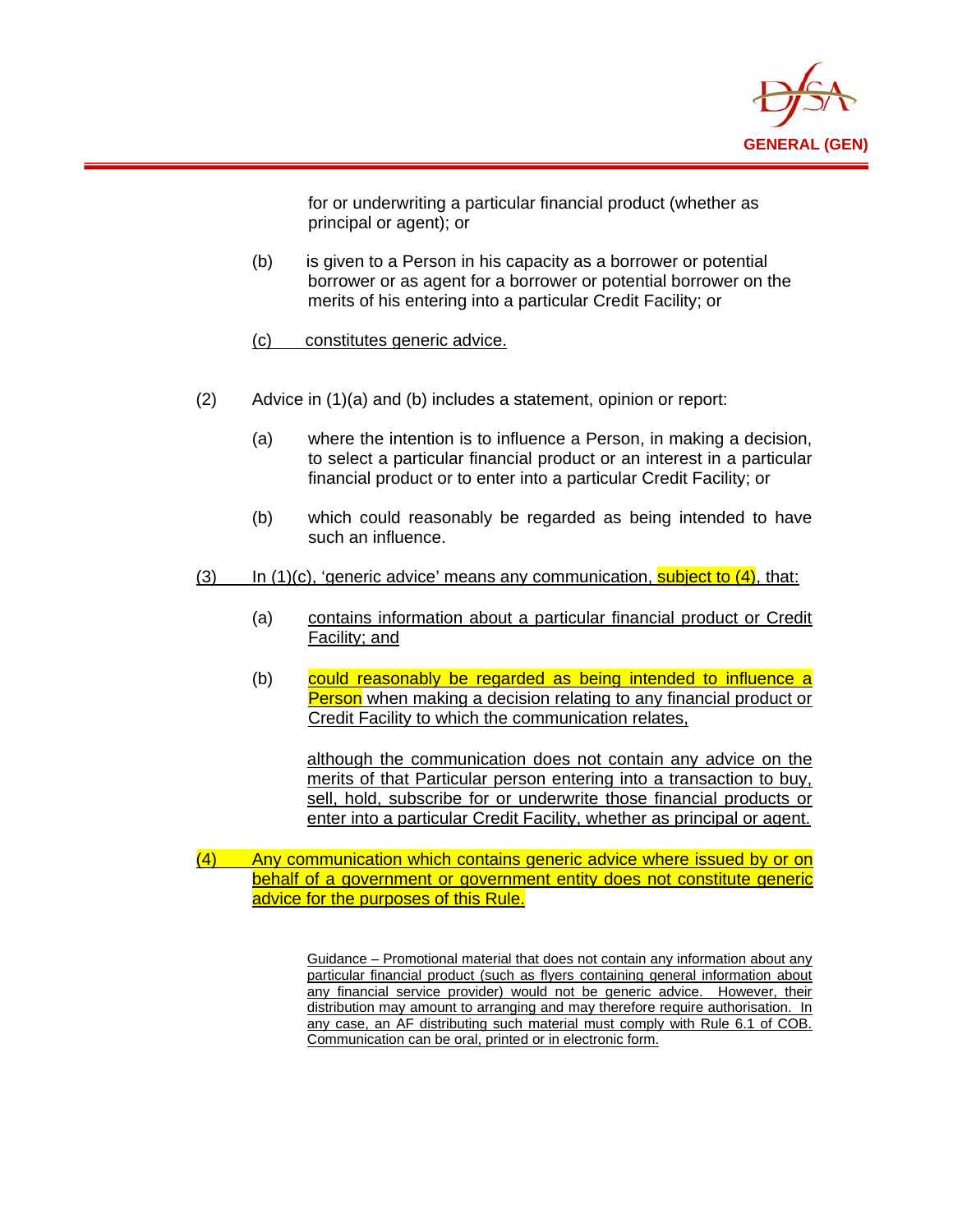

- (4) For the purposes of this Rule and Rule 2.11.2, a financial product is an Investment or rights under a contract of Long-Term Insurance, not being a contract of reinsurance.
- 2. Rule 2.19.1 The definition of 'Insurance Intermediation' to be amended as follows:
- **2.19.1**(1) In Rule 2.2.2 Insurance Intermediation means:
	- (a) advising on insurance;

l,

- (b) acting as agent for another Person in relation to the buying or selling of insurance for that other Person; or
- (c) making arrangements with a view to another Person, whether as principal or agent, buying insurance.
- (2) In (1)(a), 'advising' means giving advice:
	- (a) which is given to a Person in his capacity as a policyholder or potential policyholder, or in his capacity as agent for a policyholder or potential policyholder on the merits of his entering into a Contract of Insurance whether as principal or agent; or
	- (b) that constitutes generic advice.
- (3) In (2)(a), 'advice' includes a statement, opinion or report:
	- (a) where the intention is to influence a Person, in making a decision, to select a particular Contract of Insurance or insurance cover; or
	- (b) which could reasonably be regarded as being intended to have such influence.
- (4) In  $(2)(b)$ , 'generic advice' means any communication, subject to  $(5)$ , that:
	- (a) contains information about a particular Contract of Insurance or insurance cover; and
	- (b) could reasonably be regarded as being intended to influence a Person when making a decision relating to any particular Contract of Insurance or type of insurance cover to which the communication relates,